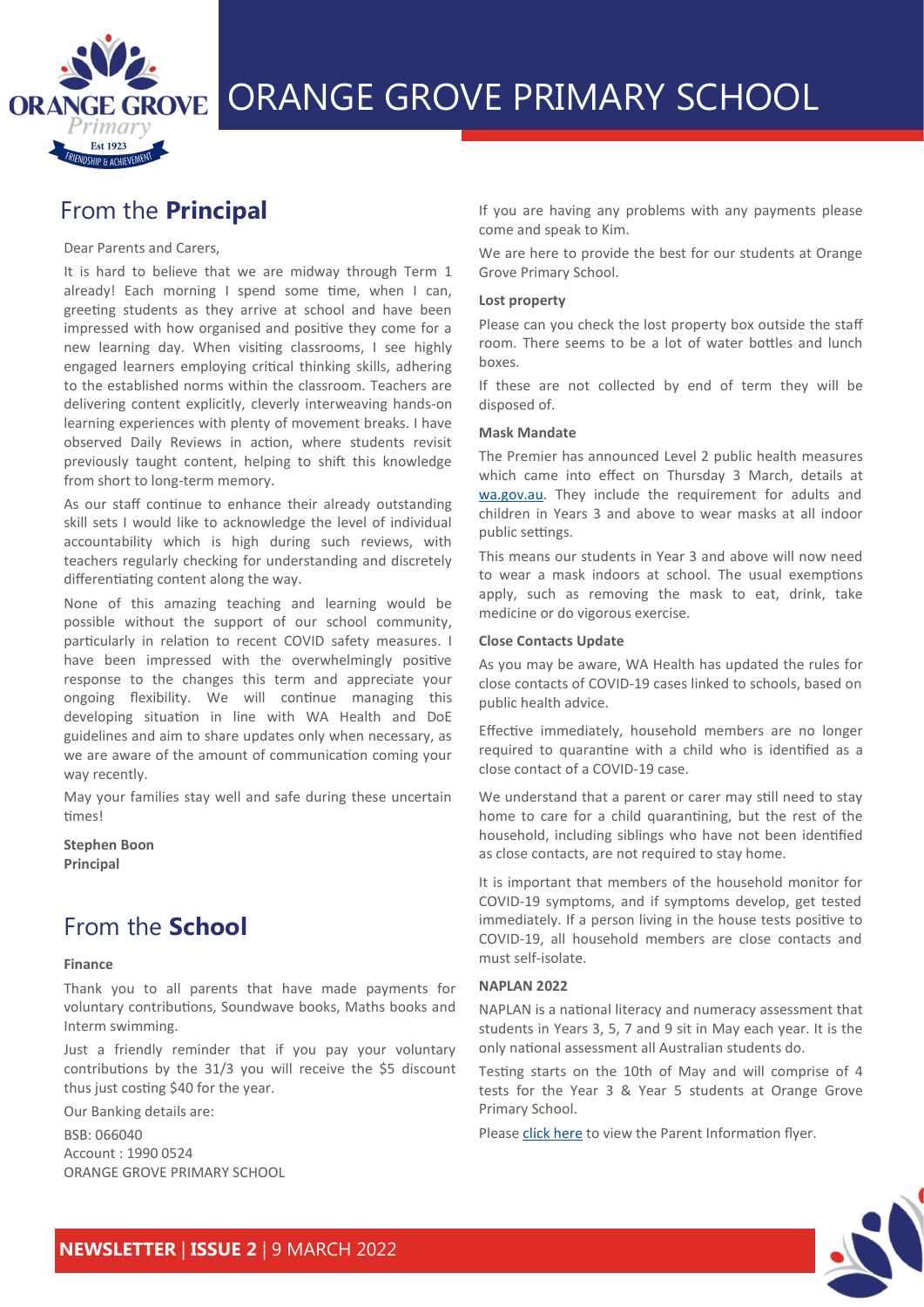



### **Event Calendar**

| <b>Date</b>               | Event                                       |
|---------------------------|---------------------------------------------|
| <b>Monday 14 March</b>    | Interm Swimming Program begins              |
| <b>Thursday 31 March</b>  | School Photos                               |
| <b>Friday 8 April</b>     | Last day of Term 1                          |
| <b>Monday 25 April</b>    | <b>ANZAC Day Public Holiday</b>             |
| <b>Tuesday 26 April</b>   | Staff Development Day-No Students at school |
| <b>Wednesday 27 April</b> | First Day Term 2 for Students               |



### **NEWSLETTER** | **ISSUE 2** | 9 MARCH 2022